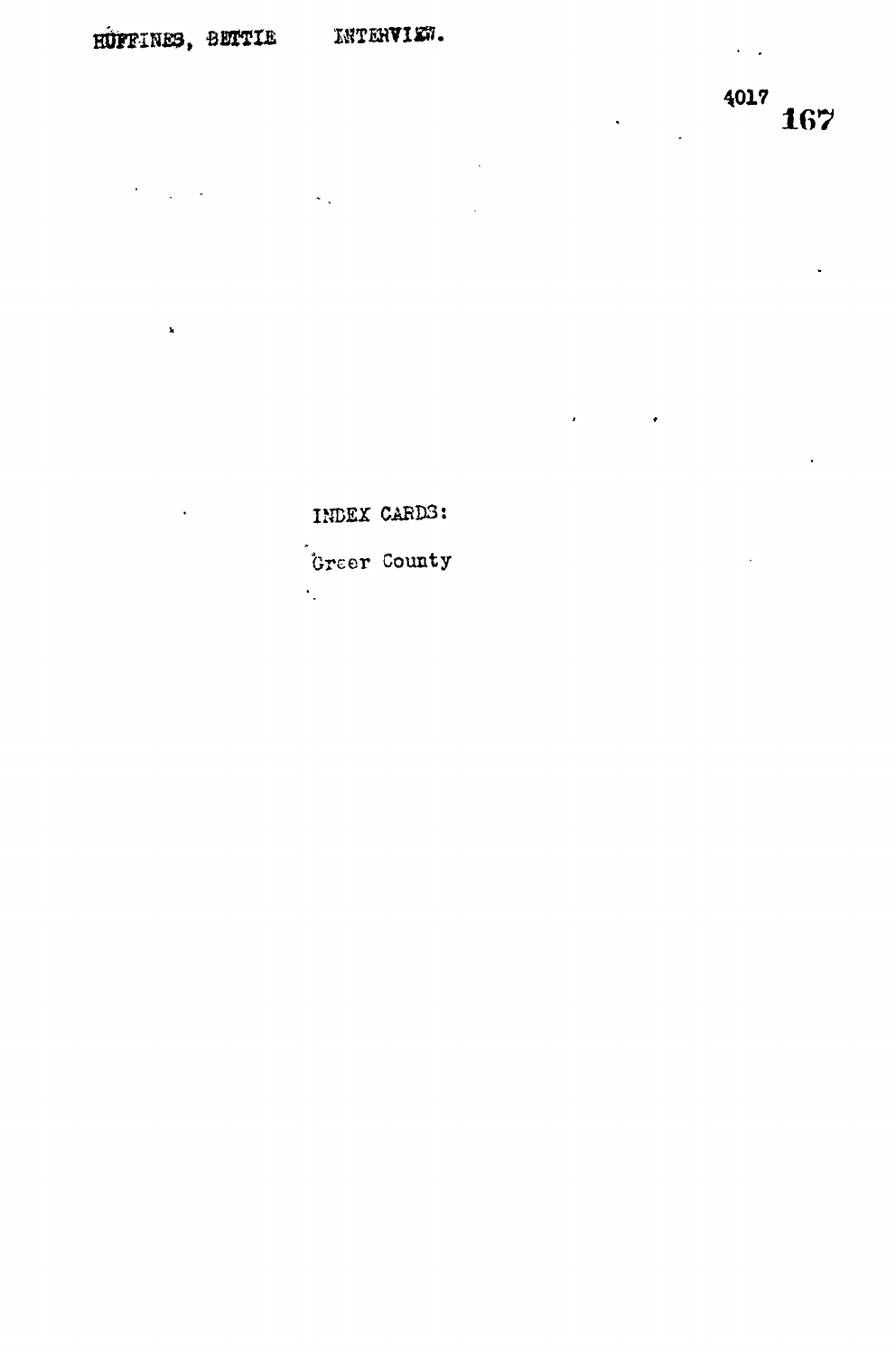|    |                                      | TIMES, BITTIE INTERVIEW.                                                                                                                                                                                                          |                |                  |  |
|----|--------------------------------------|-----------------------------------------------------------------------------------------------------------------------------------------------------------------------------------------------------------------------------------|----------------|------------------|--|
|    |                                      | $-8-$                                                                                                                                                                                                                             |                |                  |  |
|    |                                      |                                                                                                                                                                                                                                   |                | Form $A-(S-149)$ |  |
|    |                                      | BIOGRAPHY FORM<br>WOFINS PROGRESS ADMINISTRATION                                                                                                                                                                                  |                |                  |  |
|    |                                      | Indian-Pioneer History Project for Oklahoma                                                                                                                                                                                       |                |                  |  |
|    |                                      |                                                                                                                                                                                                                                   |                |                  |  |
|    |                                      |                                                                                                                                                                                                                                   |                |                  |  |
|    |                                      |                                                                                                                                                                                                                                   |                |                  |  |
|    |                                      | Field Worker's name <b>ZAIDER B. BLAND</b>                                                                                                                                                                                        |                |                  |  |
|    |                                      | This report made on (date) May 11, 1937 1937                                                                                                                                                                                      |                |                  |  |
|    |                                      |                                                                                                                                                                                                                                   |                |                  |  |
|    |                                      | 1. Name BETTY HUFFINES                                                                                                                                                                                                            |                |                  |  |
|    |                                      |                                                                                                                                                                                                                                   |                |                  |  |
|    |                                      | 3. Residence address (or location) <b>IN THE COUNTRY</b>                                                                                                                                                                          |                |                  |  |
|    |                                      | 4. DATE OF BIRTH: Month ____ MARCH Day 17 Year 1872                                                                                                                                                                               |                |                  |  |
|    |                                      | 5. Place of birth GRAYSON COUNTY. TIXES.                                                                                                                                                                                          |                |                  |  |
|    |                                      |                                                                                                                                                                                                                                   |                |                  |  |
| 6. | Name of Father J. N. Kato            |                                                                                                                                                                                                                                   | Place of birth | TEXAS            |  |
|    |                                      | Other information about father civil War Veteran                                                                                                                                                                                  |                |                  |  |
|    |                                      | 7. Name of Mother MARY E. KATO Place of birth                                                                                                                                                                                     |                |                  |  |
|    |                                      | Other information about mother                                                                                                                                                                                                    |                |                  |  |
|    |                                      |                                                                                                                                                                                                                                   |                |                  |  |
|    |                                      | Notes or complete narrative by the field worker dealing with the life and<br>story of the person interviewed. Refer to Manual for suggested subjects<br>and questions. Continue on blank sheets if necessary and attach firmly to |                |                  |  |
|    | this form. Number of sheets attached |                                                                                                                                                                                                                                   |                |                  |  |

 $\overline{K}$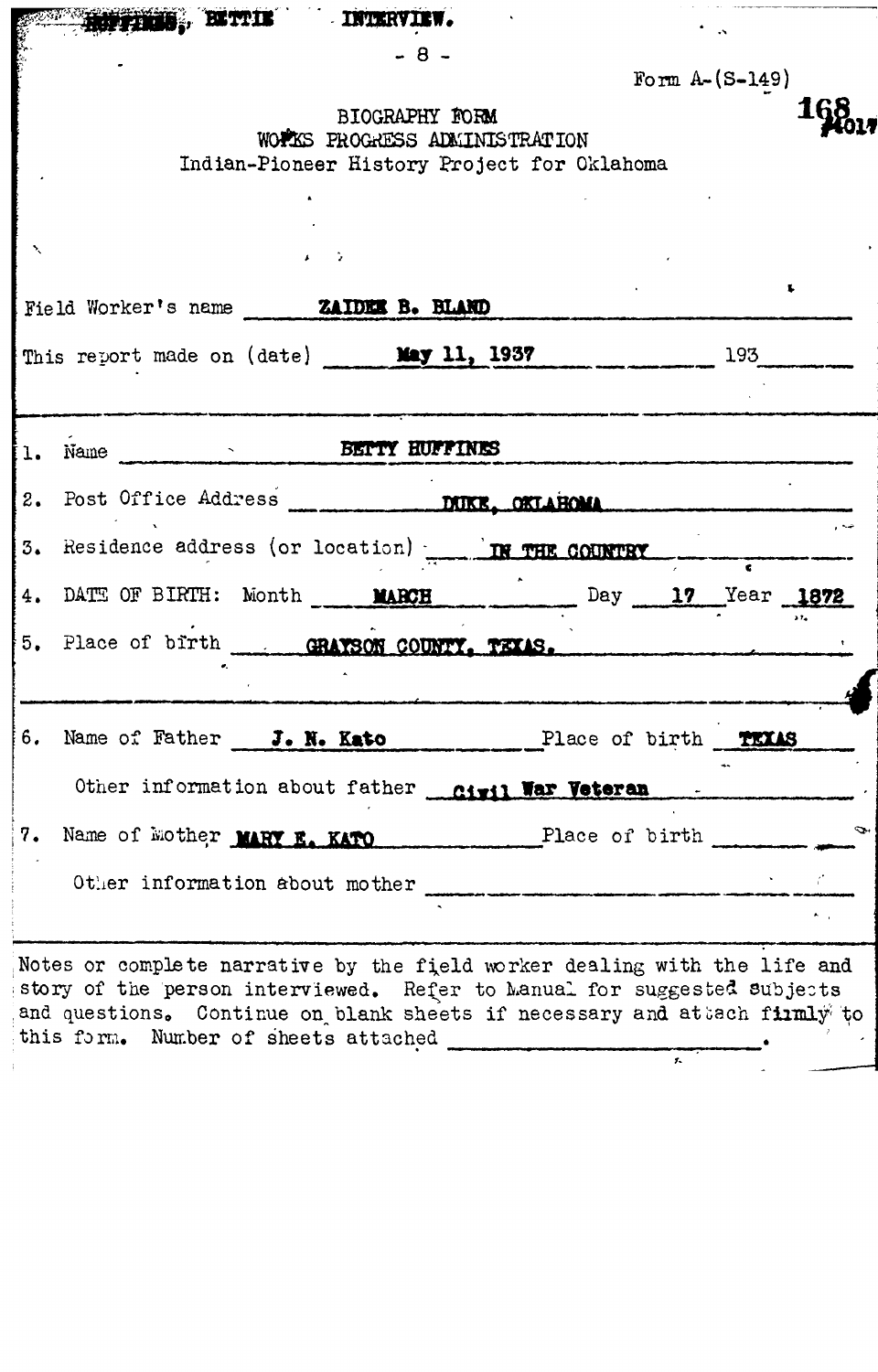## S:Si *wens,* **nranraw -. #toi?**

**Experiences of a Pioneer of Oklahoma.** 169 Mrs. Bettie Huffines; Duke, Okla. **May 11, 1937. By \* Zaidee B. Bland, Field Worker.**

**When I first came to this country back in the eighties everything was wild. Wild people, wilfi animals, wild cows.**

My husband was a trader and we lived in our covered wagon, **never staying long in one plaoe.**

**There were a lot of Hesters living in dugouts and ones in a while we would camp near a little trading post for months. These stores were always located near a spring of good water or at the crossing of some of the biggest rivers where people often had to oanp for several days before they could cross. We drove** two black mares and kept the same two horses for years. I had a **feather bed made of wild goose and wild duck feathers, plenty of pillows and quilts and a tick sewed up that we filled every fall with shredded shuoks froa corn.**

**If we did stay at a plaoe long enough to set up housekeeping in a dugout or seas abandoned log hut, our beds were bunks** built on the wall.

**As we, wandered .around over the plains, we would be without** water for our horses for hours and when we would be getting near. **water, the horses would smell it and run away with the wagon to get to the "water. Thls\_used to frighten us until we learned that** they smelled the water and were so thirsty was the reason they